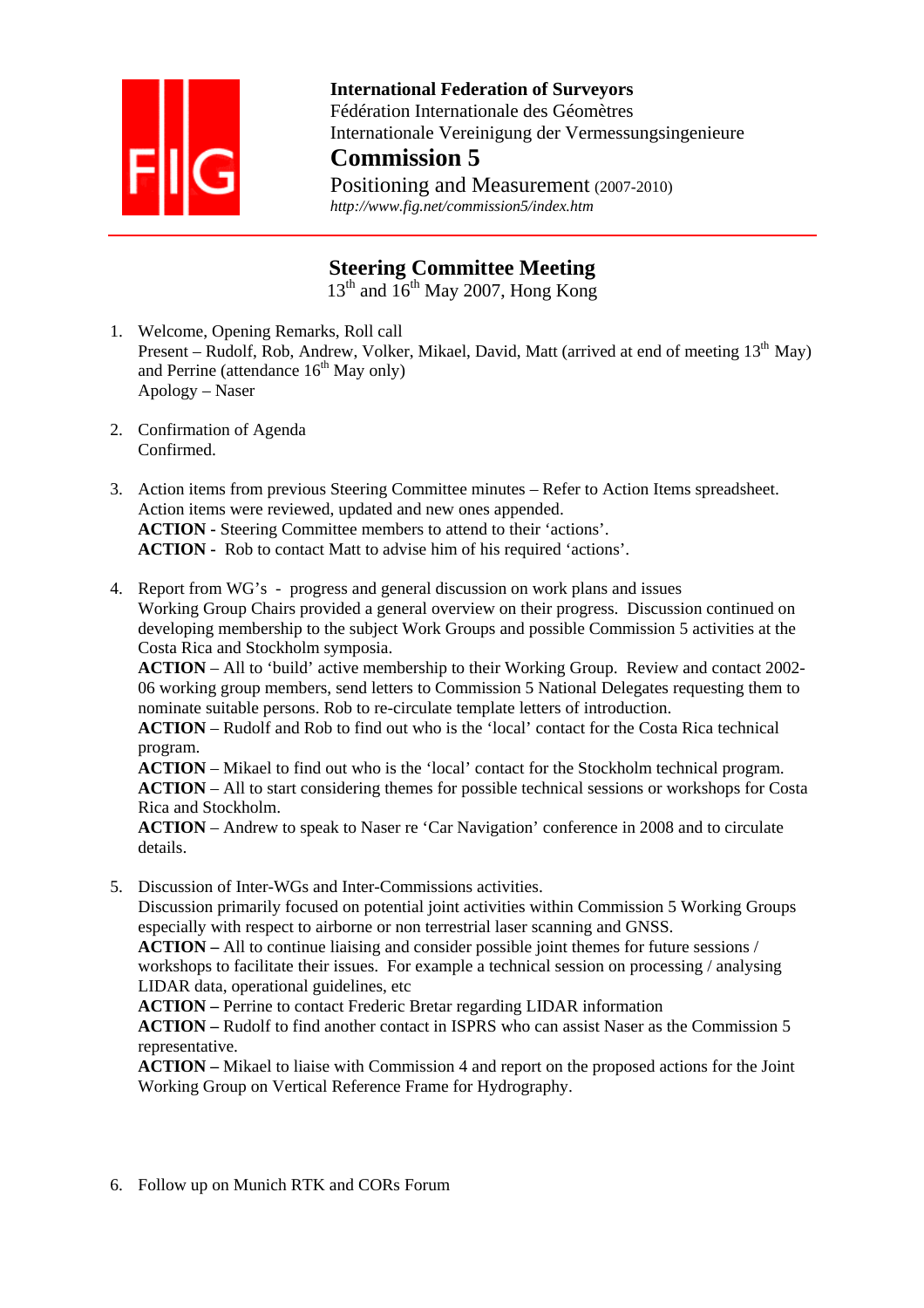Rudolf will provide a brief summary of the actions to date relating to this topic at the 'new techniques for positioning' forum. It was noted that many of the issues that arose from this Munich forum have been incorporated into the Working Group plans. Refer to Item 7.

- 7. Proposal to create a new working group 'Position Infrastructures' and related forum. The Steering Committee discussion was primarily about the potential roles and functions of Commission 5 to facilitate the promotion and development of this 'hot topic'. It was suggested that 'new positioning techniques and infrastructures' must be clearly defined, Commission 5's role and 'objectives' be concise and achievable, this topic and the issues 'could' be integrated into existing Working Groups, and Commission 5's activities be -
	- facilitate forums on this topic
	- address standards and best practice guidelines
	- be a lobbying voice
	- disseminate information website
	- instigate and facilitate discussion
	- produce a publication.

**ACTION** - All to actively participate at HKG New Position Tecniques (and infrastructure) forum.

The 'New Position Techniques' forum was a well attended and a relative success. Andrew will lead this new sub working group / special study group and discuss further action with Naser. **ACTION** – Rob to compile a summary of the New Position Techniques forum and circulate a list of actions for its next phase to Steering Committee for comment.

**ACTION** – Andrew to update and discuss with Naser further action.

8. Report on ACCO and Council

Rudolf provided an overview of the HKG ACCO meeting. The main items discussed at the ACCO meeting were the activities of the Commissions, Peer Review System and eJournal, details of coming FIG events such as Costa Rica and Stockholm, future enhancement of the FIG website and an update of proceedings for HKG Working Week.

9. FIG proposal to create a Peer Review System

Rudolf provided an overview of the Peer Review System (PRS) and requested the Steering Committee to start considering and preparing a list of potential Commission 5 reviewers. A formal request for reviewers and notification about the PRS to Commission 5 delegates will be sent out once the PRS documentation has been finalised. In summary the PRS will –

- have a list and/or 'pool' of reviewers with academic credentials (minimum doctorate) or be considered by peers as an expert in operational surveying.
- be DOUBLE and BLIND.
- have a Chief Editor.
- have a web based ON-LINE Review-System
- not be mandatory
- reviewed papers will be labeled accordingly in proceedings
- papers that do not receive a favorable review will be still be part of the conference proceedings but will not be labeled as reviewed
- papers to be reviewed shall be submitted in full when abstracts are due
- it will be trialed for the Costa Rica conference

**ACTION** – Rudolf to circulate the adopted PRS policy document once Coucil / ACCO have endorsed it.

**ACTION** – All to consider and prepare a list of potential reviewers.

10. FIG Liaisons update and future– ie with UN and IAG, AFREF, ION. New opportunities / liaisons?